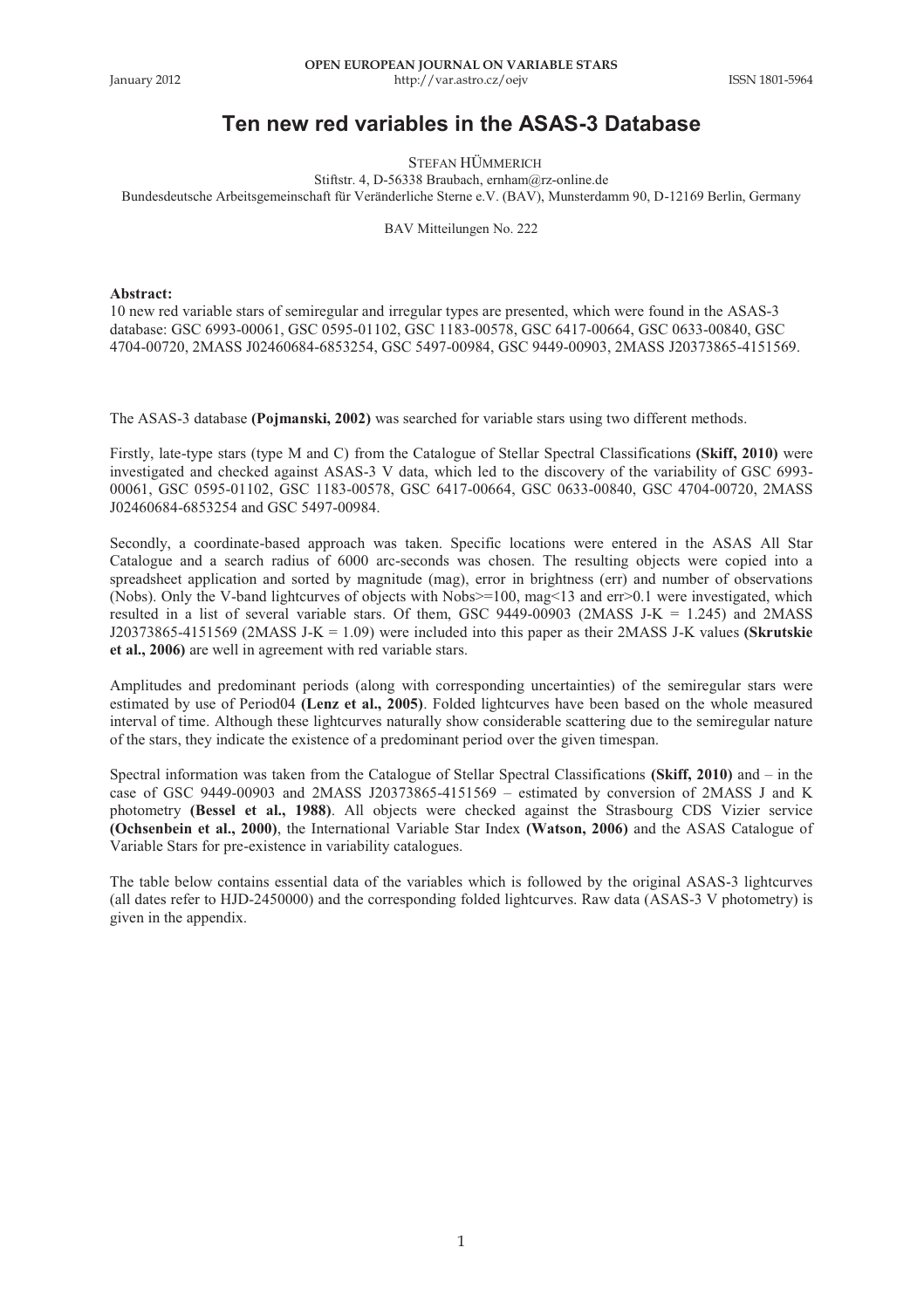| Name / 2MASS-Identifier / | RA (J2000)  | Dec (J2000)   | Mag. range    | Type         | Spectral              | Period                  |
|---------------------------|-------------|---------------|---------------|--------------|-----------------------|-------------------------|
| GSC-Identifier            |             |               | (V)           |              | Type                  |                         |
| GSC 6993-00061            | 00 15 41.78 | $-323955.1$   | $10.3 - 10.7$ | L            | M <sub>3</sub>        |                         |
| 2MASS J00154177-3239550   |             |               |               |              |                       |                         |
| ASAS 001542-3239.9        |             |               |               |              |                       |                         |
| GSC 0595-01102            | 00 20 22.33 | $+073415.6$   | $9.4 - 10.0$  | <b>SR</b>    | M <sub>4</sub>        | $45 \pm 1d$             |
| 2MASS J00202233+0734155   |             |               |               |              |                       |                         |
| ASAS 002022+0734.3        |             |               |               |              |                       |                         |
| GSC 1183-00578            | 00 26 53.95 | $+173328.2$   | $11.4 - 12.0$ | $\mathbf{L}$ | $\mathcal{C}$         | ٠                       |
| 2MASS J00265395+1733281   |             |               |               |              |                       |                         |
| ASAS 002654+1733.5        |             |               |               |              |                       |                         |
| GSC 6417-00664            | 00 31 00.55 | $-251652.1$   | $11.6 - 12.5$ | $\mathbf{L}$ | M <sub>2</sub>        | $\overline{a}$          |
| 2MASS J00310053-2516520   |             |               |               |              |                       |                         |
| ASAS 003101-2516.9        |             |               |               |              |                       |                         |
| GSC 0633-00840            | 02 06 27.30 | $+11$ 12 46.3 | $10.4 - 11.5$ | L            | M <sub>0</sub>        | ٠                       |
| 2MASS J02062731+1112462   |             |               |               |              |                       |                         |
| ASAS 020627+1112.8        |             |               |               |              |                       |                         |
| GSC 4704-00720            | 02 38 47.82 | $-052650.7$   | $11.2 - 12.2$ | <b>SR</b>    | M <sub>5/6</sub>      | $81 \pm 4d$             |
| 2MASS J02384781-0526508   |             |               |               |              |                       |                         |
| ASAS 023848-0526.8        |             |               |               |              |                       |                         |
| 2MASS J02460684-6853254   | 02 46 06.85 | $-685325.7$   | $7.9 - 8.5$   | SRb          | M4III                 | $53 \pm 1.5d$           |
| ASAS 024607-6853.4        |             |               |               |              |                       |                         |
|                           |             |               |               |              |                       |                         |
| GSC 5497-00984            | 10 32 02.82 | $-145855.4$   | $9.9 - 10.7$  | <b>SR</b>    | M6                    | $53 \pm 0.5d$           |
| 2MASS J10320280-1458556   |             |               |               |              |                       |                         |
| ASAS 103203-1458.9        |             |               |               |              |                       |                         |
| GSC 9449-00903            | 18 35 38.7  | $-772226.4$   | $11.8 - 12.7$ | SR(b)        | $M5III$ <sup>*1</sup> | $57 \pm 1d$             |
| 2MASS J18353947-7722296   |             |               |               |              |                       |                         |
| ASAS 183539-7722.4        |             |               |               |              |                       |                         |
| 2MASS J20373865-4151569   | 20 37 38.3  | $-415157.3$   | $11.7 - 12.6$ | L(b)         | $M2III$ <sup>*1</sup> | $\sim$ 55d;             |
| ASAS 203738-4151.9        |             |               |               |              |                       | $~58d$ ;                |
|                           |             |               |               |              |                       | $~1440d$ * <sup>2</sup> |

\* <sup>1</sup>Estimated by conversion of 2MASS J and K photometry.

\* 2 Range of timescales given; for further details see below.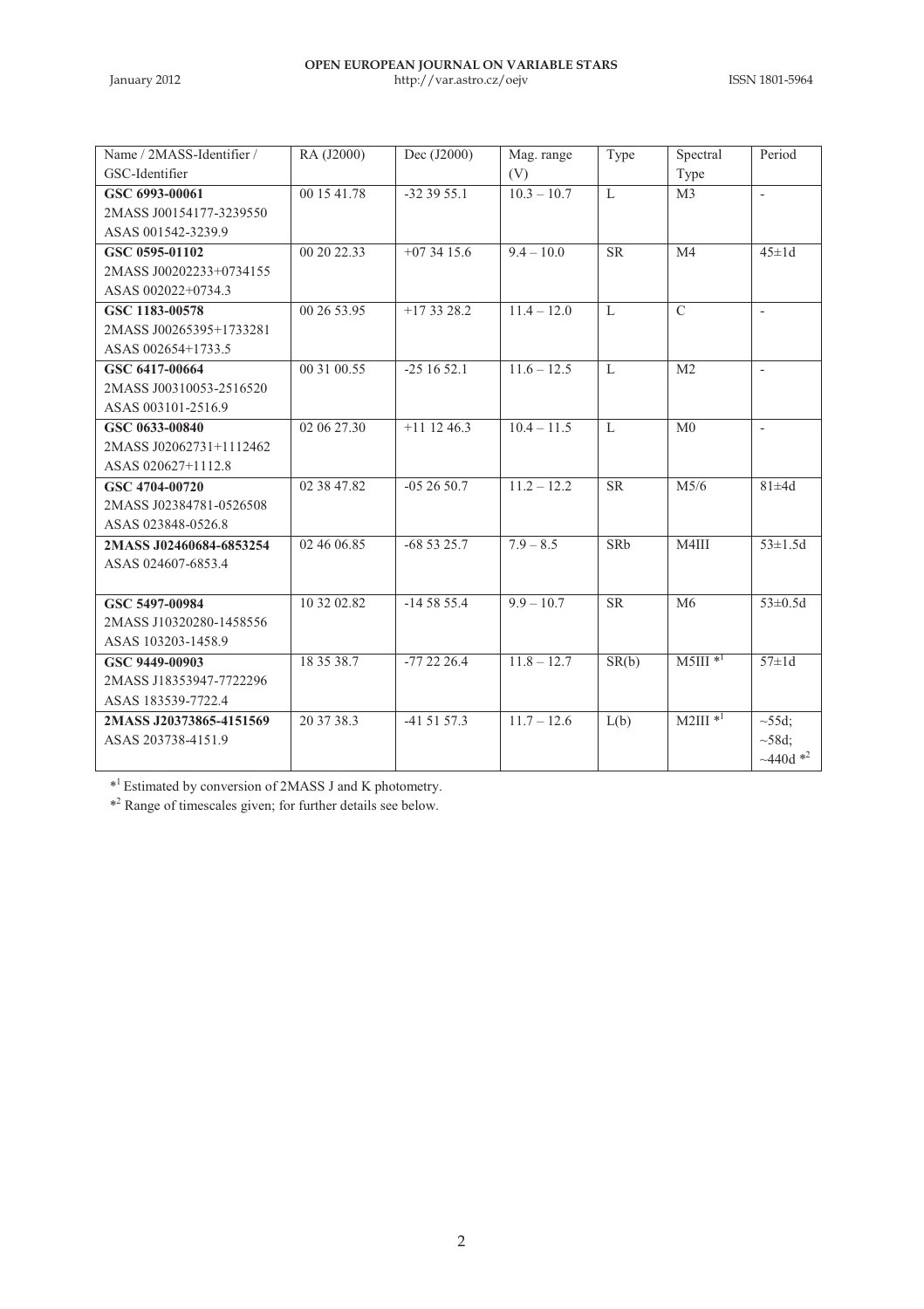







**GSC 0595-01102** / 2MASS J00202233+0734155 / ASAS 002022+0734.3 – folded lightcurve (P=45±1d)

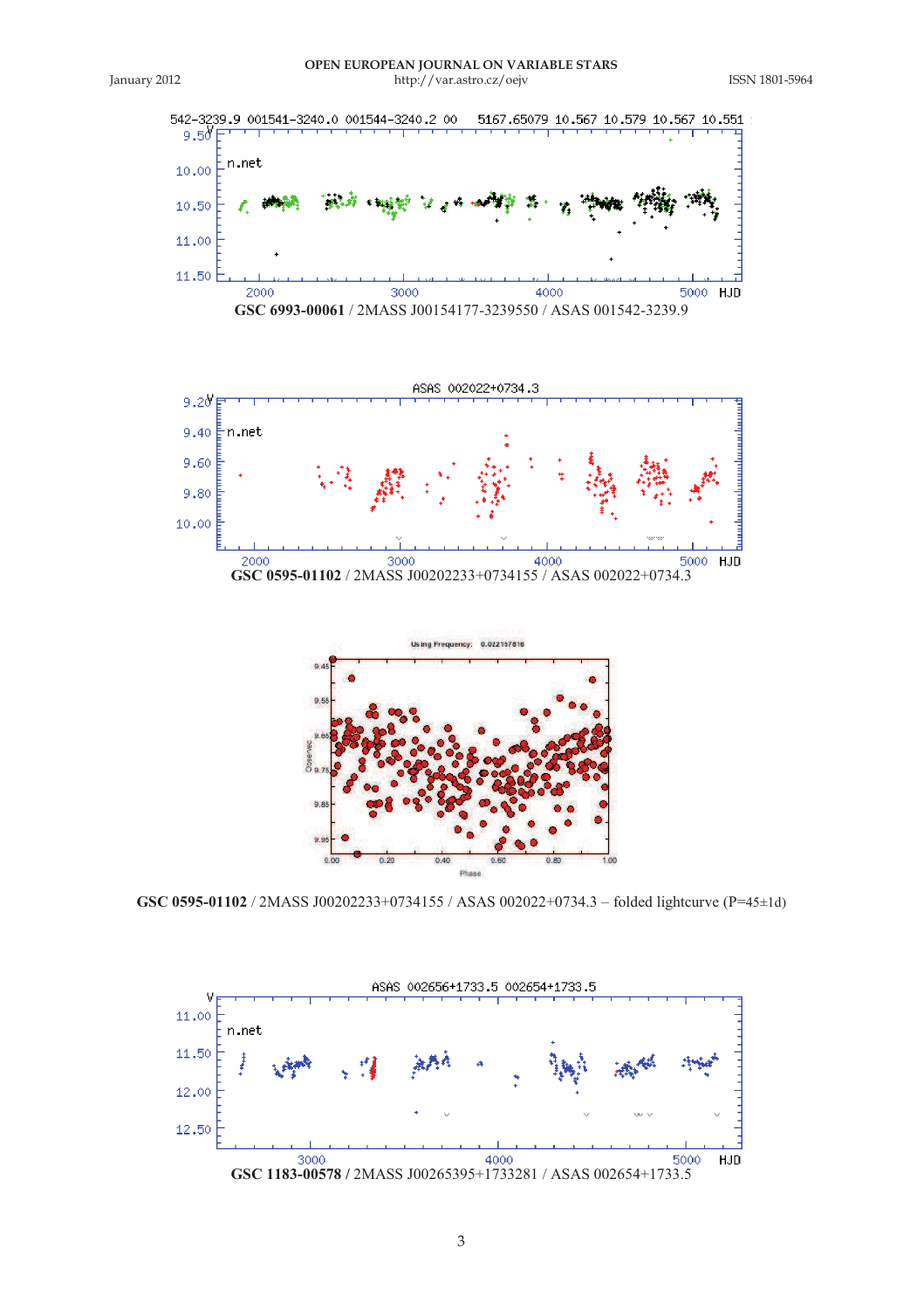

**GSC 4704-00720** / 2MASS J02384781-0526508 / ASAS 023848-0526.8 – folded lightcurve (P=81±4d)

4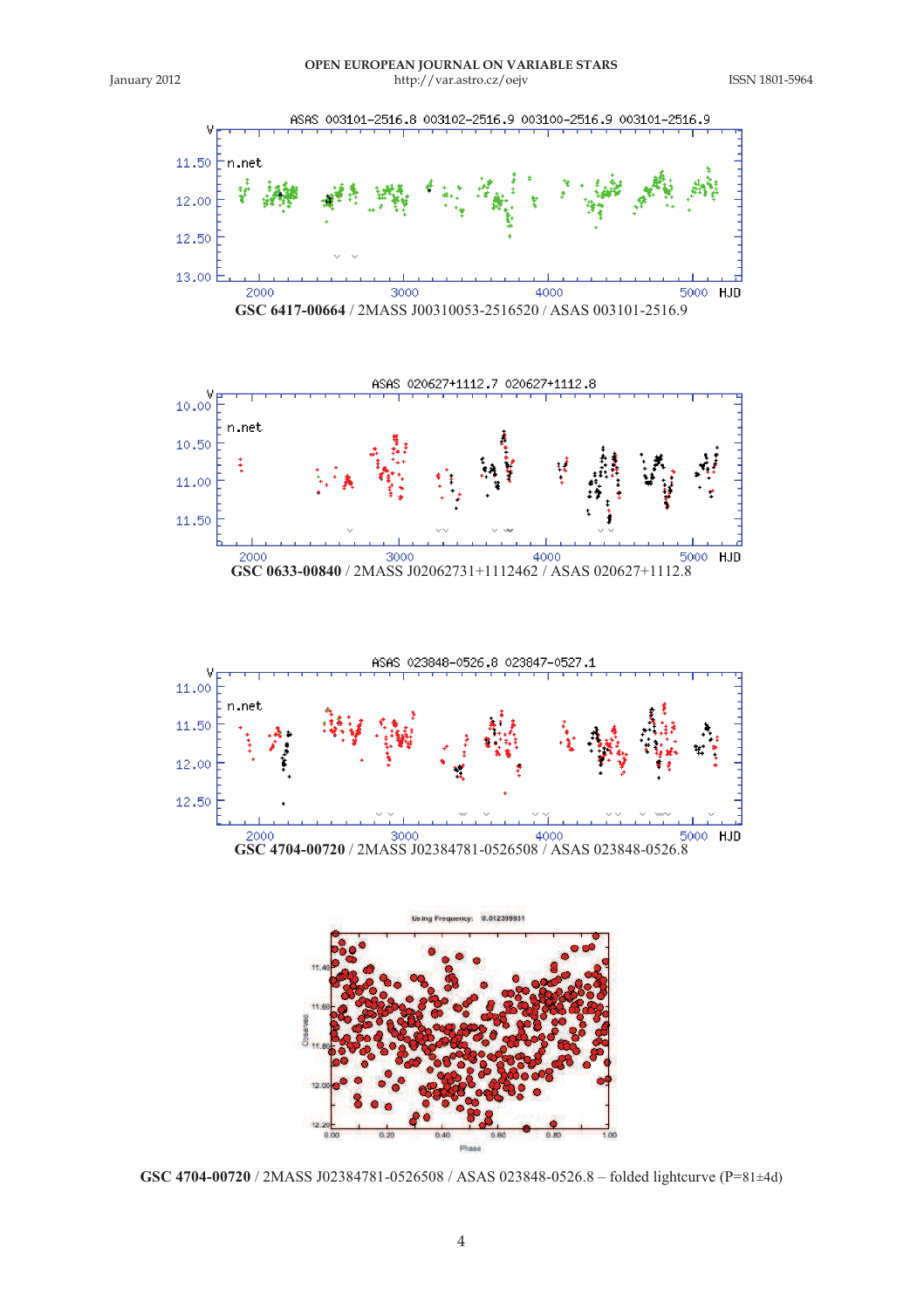



The star's predominant pulsation period of 53d  $(\pm 1.5d)$  can be followed throughout most of the observed timespan. As is the case in many semiregular variables, the period is subject to spontaneous shifts (hence the observed error margin of ±1.5d) and even seems to cease altogether during the interval from HJD 2453350 - HJD 2453630, in which the star exhibits a peculiar hump-like feature. The star is furthermore characterized by changes in amplitude, as can be seen e.g. in the intervals from HJD 2454300 - HJD 2454600 (amplitude: 0.6mag) and HJD 2454600 - HJD 2454950 (amplitude: 0.2mag), respectively.

The accompanying graphics illustrate examples of period shifts. Whereas the period remains stable and clearly recognizable in the interval from HJD 2454320 to HJD 2454567 (as shown in  $(1)+(2)$ ), it is less obvious from HJD 2452056 to HJD 2452261 (coloured red in  $(3)+(4)$ ) and deteriorates further in the interval from HJD 2452447 to HJD 2453102 (coloured green in  $(3)+(4)$ ). However, it is still recognizable – albeit with considerable scatter – as a predominant feature of the whole measured timespan (see folded lightcurve on next page).



(1) HJD 2454320 - HJD 2454567 (2) HJD 2454320 - HJD 2454567



folded with a period of 53.12d



 HJD 2452447 - HJD 2453102 (green) HJD 2452447 - HJD 2453102 (green) folded with a period of 53.12d



(3) HJD 2452056 - HJD 2452261 (red) (4) HJD 2452056 - HJD 2452261 (red)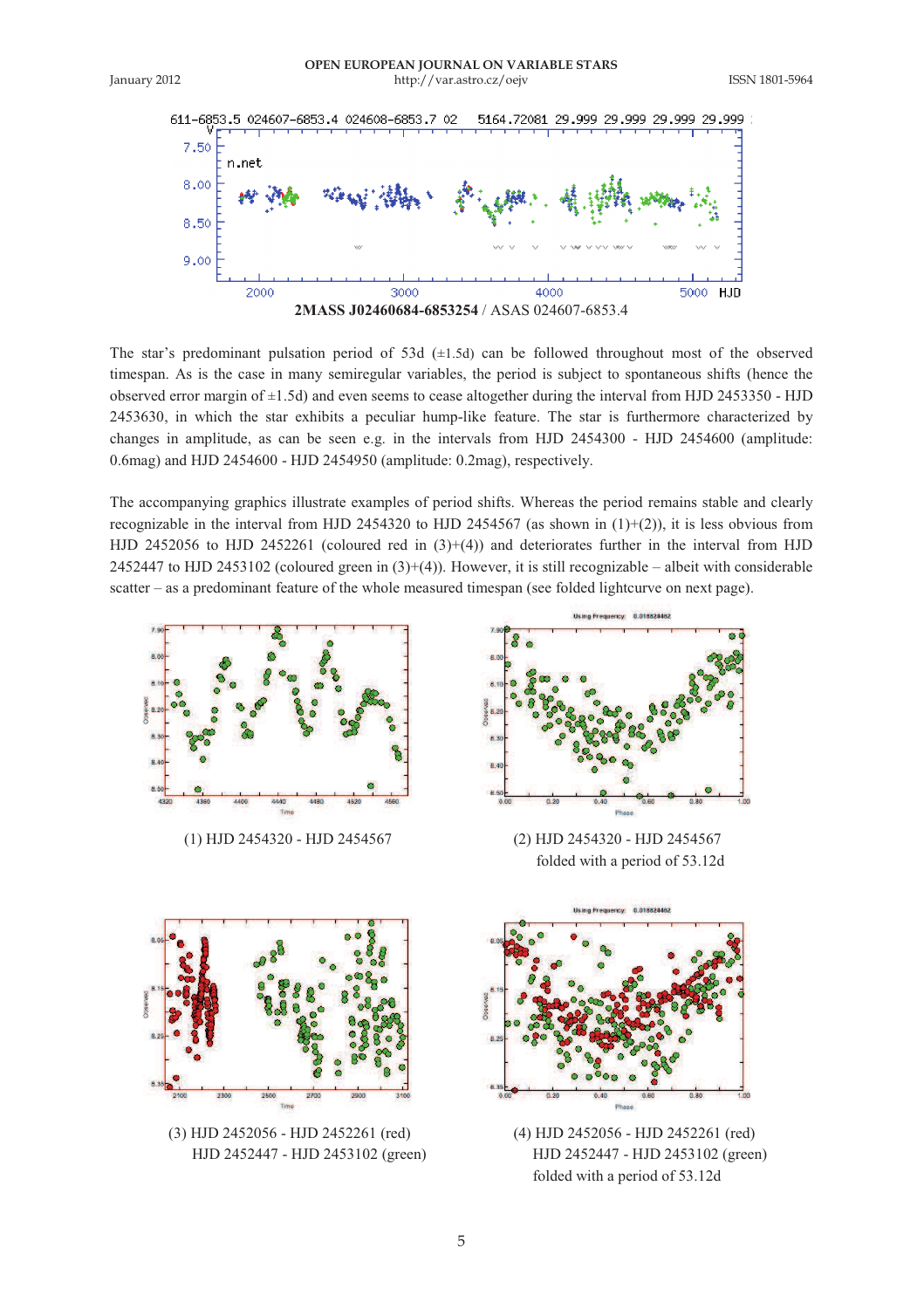

**2MASS J02460684-6853254** / ASAS 024607-6853.4 – folded lightcurve (P=53±1.5d)



**GSC 5497-00984** / 2MASS J10320280-1458556 / ASAS 103203-1458.9 – folded lightcurve (P=53±0.5d)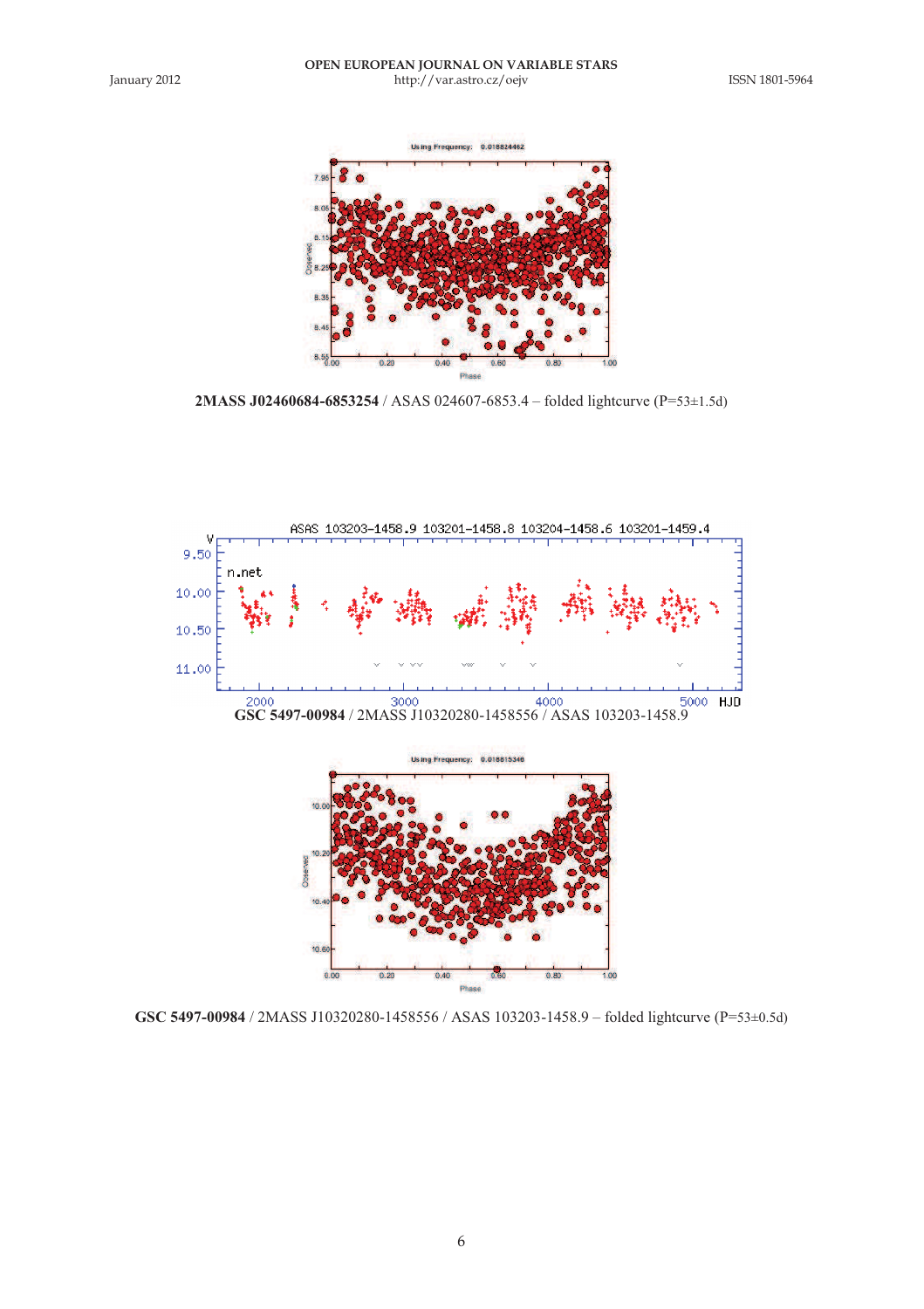



**GSC 9449-00903** / 2MASS J18353947-7722296 / ASAS 183539-7722.4 – folded lightcurve (P=57±1d)



In addition to roughly semiregular variations, this star is characterized by a singular "Mira-like" hump between HJD 2453475 and HJD 2453912. This feature is highlighted in the graphic below and approximate periods are given. Further photometric studies are necessary to decide whether this phenomenon is of transient nature or appears with some regularity.